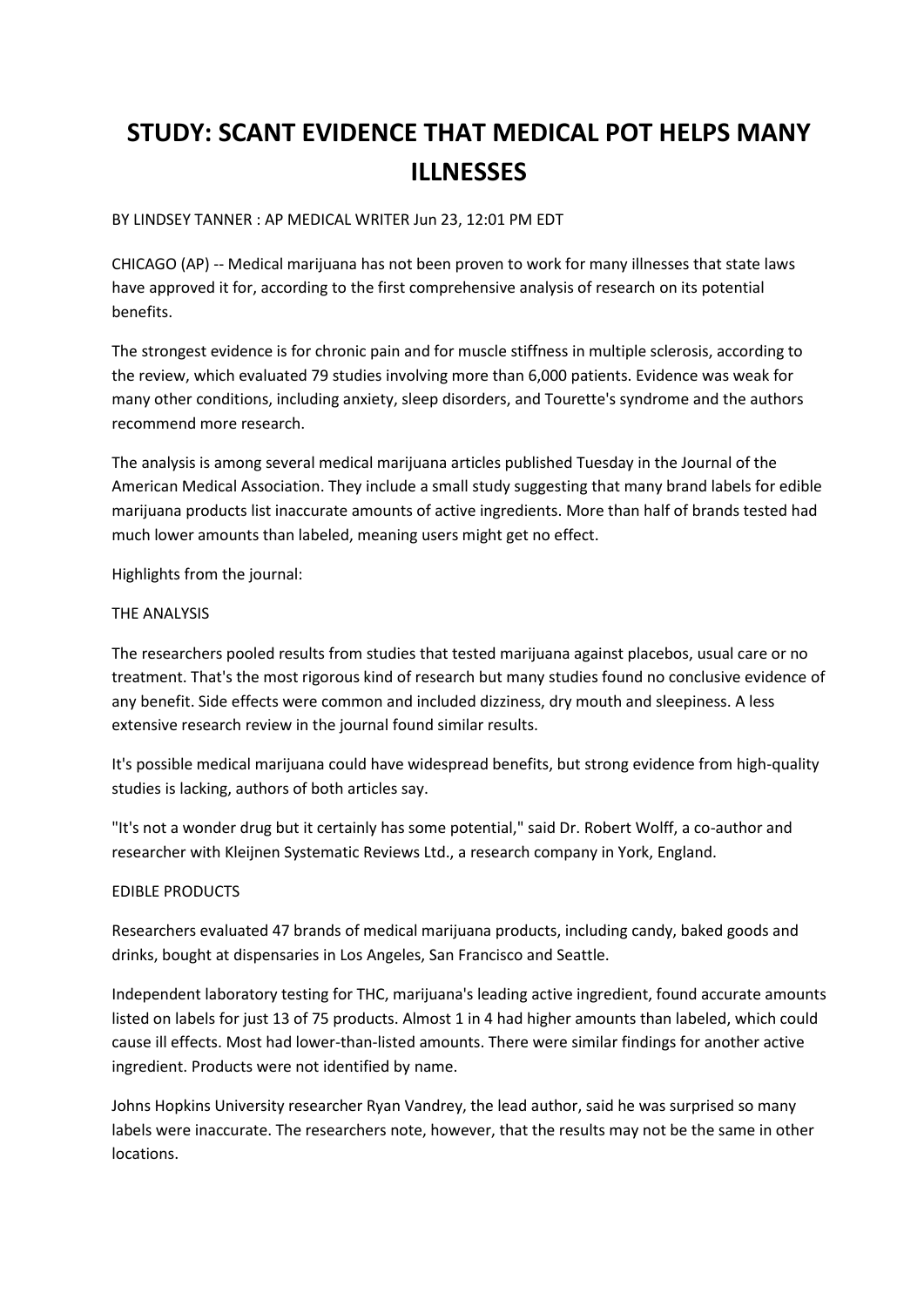#### MARIJUANA LAWS

Twenty-three states and Washington, D.C. have laws permitting medical marijuana use. Approved conditions vary but include Alzheimer's disease, epilepsy, glaucoma, kidney disease, lupus and Parkinson's disease.

An editorial in the journal says approval in many states has been based on poor quality studies, patients' testimonials or other nonscientific evidence.

Marijuana is illegal under federal law and some scientists say research has been stymied by government hurdles including a declaration that marijuana is a controlled substance with no accepted medical use.

But in a notice published Tuesday in the Federal Register, the Department of Health and Human Services made it a little easier for privately funded medical marijuana research to get approved. The department said that a federal Public Health Service review of research proposals is no longer necessary because it duplicates a required review by the Food and Drug Administration.

# THE FUTURE

Colorado, one of a few states where recreational marijuana use is legal, has pledged more than \$8 million in state funds for several studies on the drug's potential medical benefits, including whether it can reduce veterans' symptoms of post-traumatic stress disorder. That study may begin recruiting participants later this year, said Vandrey, one of that study's leaders.

Vandrey said there's a feeling of optimism in the research community that "we'll start to get a good science base" for the potential medical uses of marijuana.

# THE RECOMMENDATIONS

The editorial by two Yale University psychiatrists suggests enthusiasm for medical marijuana has outpaced rigorous research and says widespread use should wait for better evidence. Federal and state governments should support and encourage such research, the editorial says.

"Perhaps it is time to place the horse back in front of the cart," Drs. Deepak Cyril D'Souza and Mohini Ranganathan wrote in the editorial.

They note that repeated recreational marijuana use can be addictive and say unanswered questions include what are the long-term health effects of medical marijuana use and whether its use is justified in children whose developing brains may be more vulnerable to its effects.

---

Online:

JAMA: [http://jama.ama-assn.org](http://jama.ama-assn.org/)

National Institute on Drug Abuse: <http://tinyurl.com/axxzhrj>

© 2015 [The Associated Press. All rights reserved. This material may not be published, broadcast,](http://hosted.ap.org/dynamic/stories/U/US_MED_MEDICAL_MARIJUANA_RESEARCH_5_THINGS?SITE=AP&SECTION=HOME&TEMPLATE=DEFAULT&CTIME=2015-06-23-11-51-43#6ec8ff90-5e39-4624-b30c-f77909e36bc8)